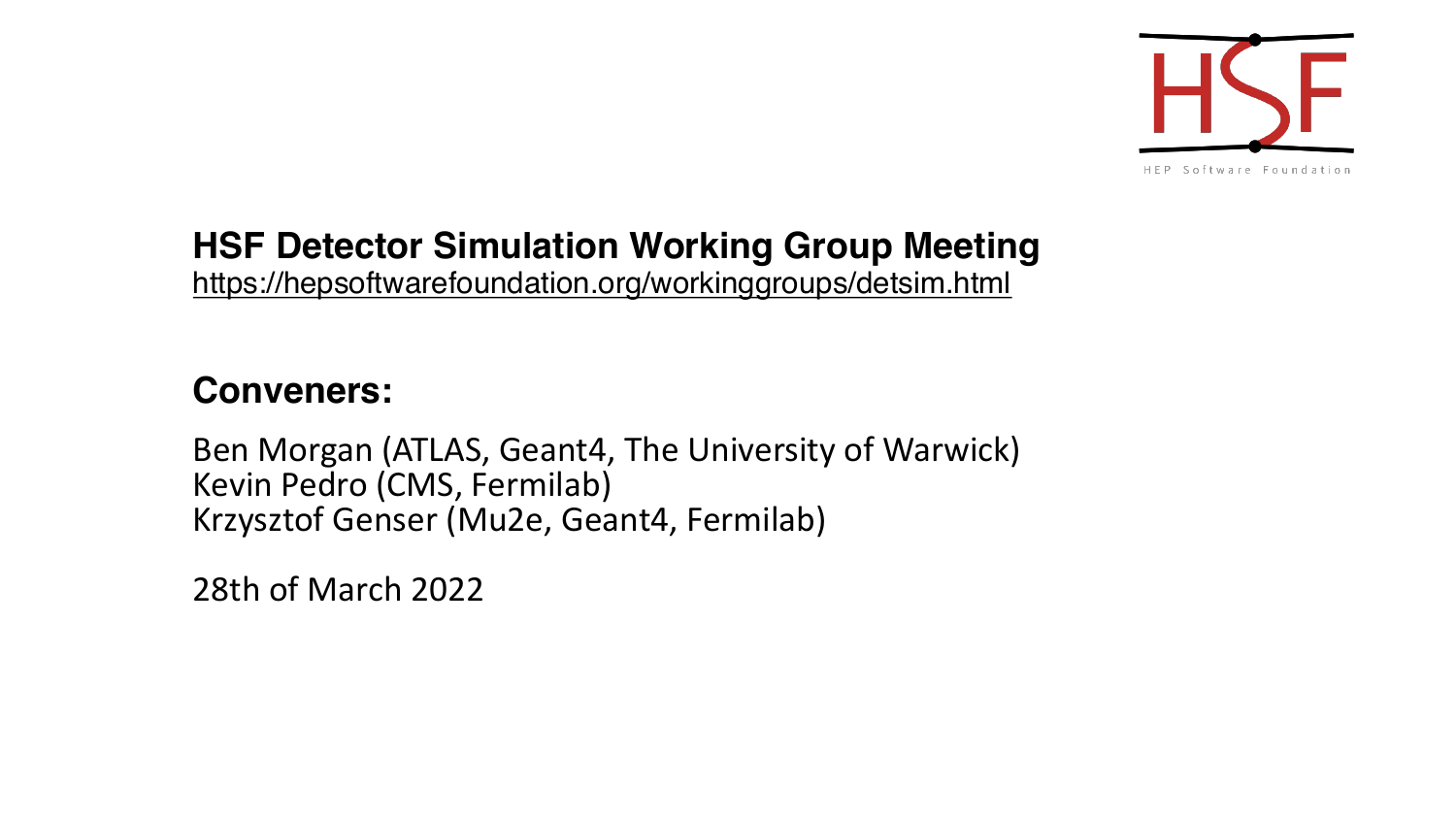- Today's talk:
	- MARS15 Code Overview
		- Speaker: Nikolai Mokhov [\(Fermi Nation](https://indico.cern.ch/event/1123314/)al Accelerator Laboratory)<br>last slide
		- Note the link to the live notes posted on Indico:
			- https://indico.cern.ch/event/1107097/
			- Please "raise hand" in the zoom app (invoked in the reactions tab) to
- Next talk (Monday 11 Apr 2022)
	- Fast Calorimeter Simulation Challenge
		- Speaker: Claudius Krause (Rutgers University)
		- https://indico.cern.ch/event/1140563/
- Next event (3-6 May 2022)
	- HSF Detector Simulation on GPU Community Meeting
		- Co-organized with HSF Coordination & Geant4 R&D Task Force
		- https://indico.cern.ch/event/1123314/
- Future talks:
	- We expect a session on DD4hep towards the end of May
- Also see: https://hepsoftwarefoundation.org/future-e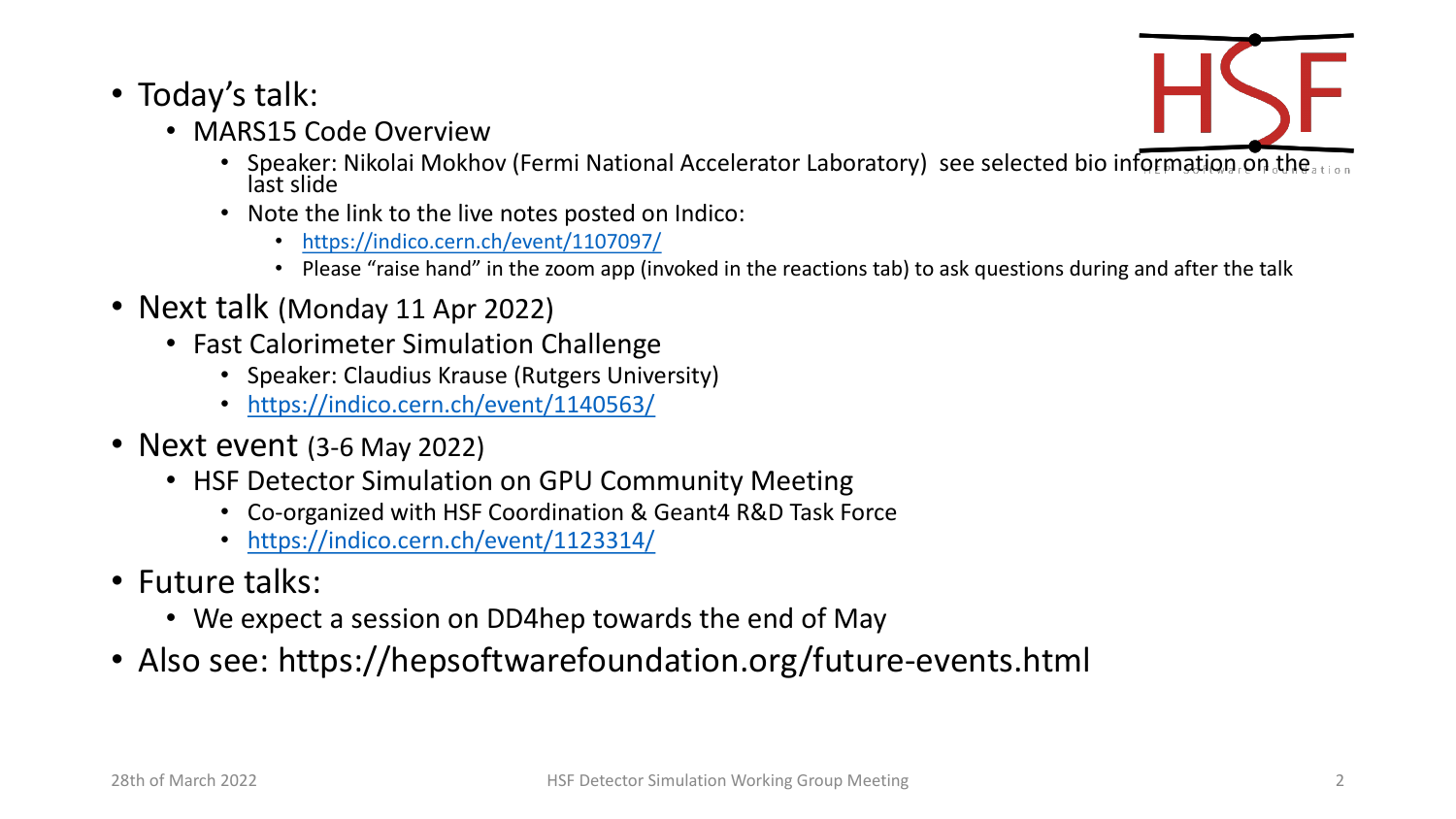- Ideas and input regarding future meetings ver for cross-Working Group items
	- Feel free to contact the conveners to suggest a top provide feedback
- If you are not a member of the HSF Detector S Group and would like to join, please go to: https://groups.google.com/g/hsf-simulation
- The main HSF mailing list: https://groups.goog